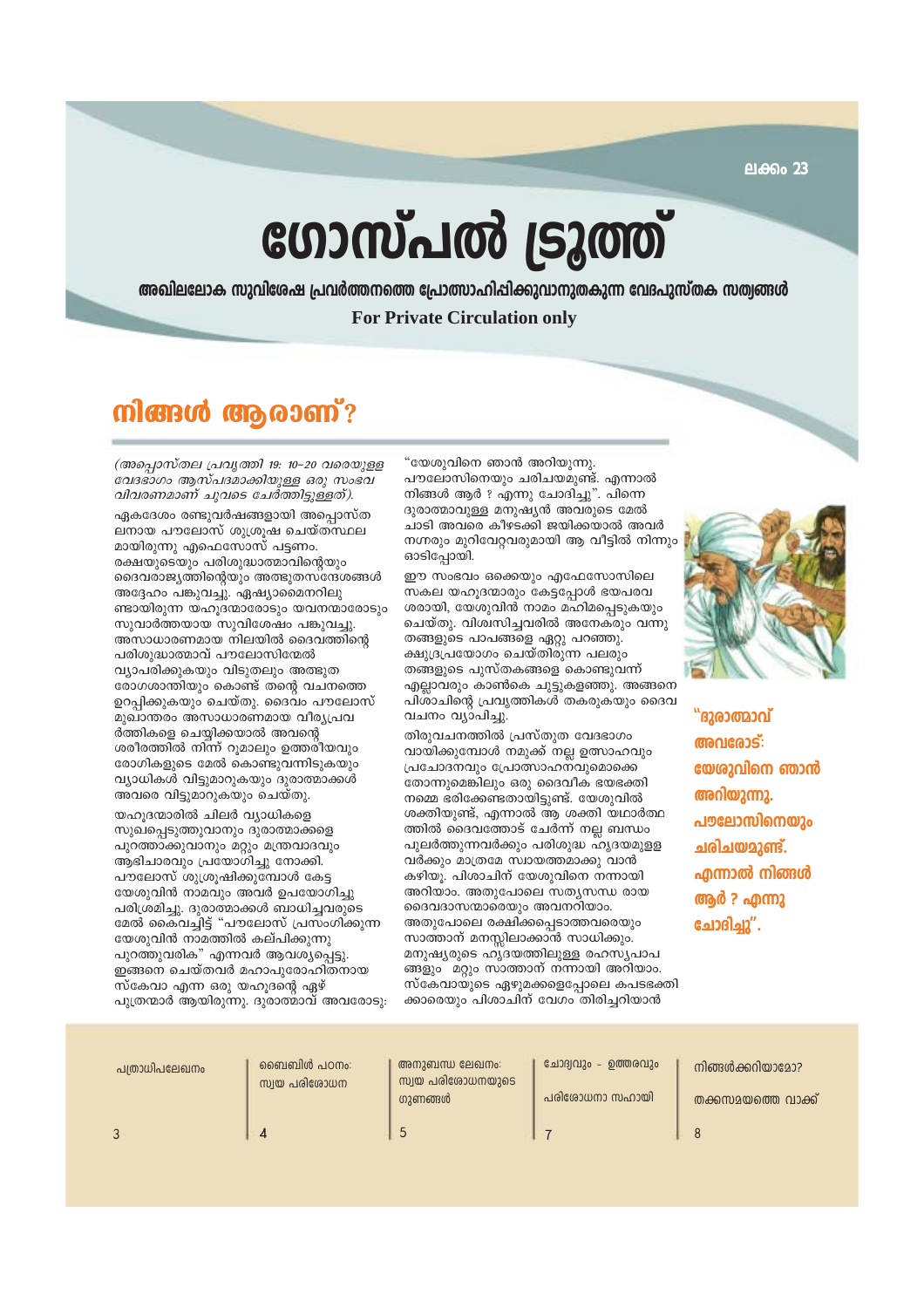# **வைவி**ൾ

## എന്തു പഠിപ്പിക്കുന്നു.

ദൈവവചനം

2 തിമൊ. 3: 16-17, 2 പത്രൊ. 1: 20, 21, മത്തായി 24: 35

### $m$ c $n_2$

മത്തായി 22: 37-40, യോഹ. 14: 21-23, 1 0000 ap. 4: 7-11

മാനസാന്തരം അപ്പൊ. 3: 19, 17: 30, 2 കൊരി. 7:10

പ്പതുജനനം യോഹ. 3: 3-7, 2 കൊരി. 5: 17, റോമർ 6 : 1-4, എഫെ. 2: 1, 5-6).

പാപത്തിൽ നിന്നും സ്വാതന്ത്ര്യം 1 യോഹ. 5: 18, മത്തായി 1: 21,

യോഹ. 8: 11 പരിശുദ്ധാത്മ നിറവ്

അപ്പൊ. 19: 2, 15: 8-9, 1: 8). വിശുദ്ധി

ലൂക്കോ. 1:73-75, എബ്രാ. 12:14, 1 പക്രൊ. 1: 15-16, തീത്തോ. 2: 11, 12, റോമ. 6: 22

ദൈവരാജ്യം ലൂക്കോ. 17: 20-21, റോമ. 14: 17, യോഹ. 18: 36

 $m<sub>g</sub>$ അപ്പൊ. 2: 4-7, എഫെ. 4: 4-6, 1 കൊരി. 12: 12,13, കൊലൊ. 1: 18

வெல் தி യോഹ. 17: 20-23, ഗലാ. 3: 28, വെളി. 18: 2-4

ചട്ടങ്ങൾ മത്താ. 28: 19-20, 26: 26-30, 1 കൊരി. 11: 23-27,  $\binom{200000}{13}$  13: 14-17

ദൈവീക രോഗശാന്തി ലൂക്കോ. 4: 18, യെശയ്യ. 53: 4-5, യാക്കോബ് 5: 13-16

വിവാഹശൂശ്രൂഷ മത്താ. 19: 5-6, ലൂക്കോ. 16: 18, റോമർ 7: 2-3, 1 കൊരി. 7: 10-11

ബാഹ്യപ്രകടനം 1 തിമൊ. 2: 9-10, 1 കൊരി. 11: 14-15, ആവർത്തനം 22: 5

അന്ത്യകാലം 2 പക്രൊ. 3: 7-12, യോഹ. 5: 28-29, 2 കൊരി. 5: 10, മത്താ. 25: 31-46

 $w$ ാമാധാനവാദം: ലൂക്കോസ് 6: 27-29, ലൂക്കോസ് 18: 20

ആരാധന യോഹ. 4: 23-24, എഫെ. 5: 19, 2 കൊരി. 3: 17

അനുകല്പന മർക്കൊസ് 16: 15 കഴിയും. പിശാചിന്റെ ആ ചോദ്യം എല്ലാവരും ശരിയായ നിലയിൽ പരിശോധിക്കണം. നീ ആരാണ്? എങ്ങനെ നിന്നെ തിരിച്ചറിയാം? നിന്റെ യഥാർത്ഥ സ്വഭാവം എന്ത്?

ഇന്ന് പലരും അവരുടെ പേര്, ഗോത്രം, കുലം, മതം, സഭ, പദവി .<br>എന്നിവയുടെ അടിസ്ഥാനത്തിലാണ് തിരിച്ചറിയുന്നത്. ആത്മീയ തിരിച്ചറിവു മായി താരതമ്യം ചെയ്യുമ്പോൾ ഇവ അപ്രസ ക്തമാണ്. സഭയിലുള്ള സ്ഥാനമോ മാനമോ മാനദണ്ഡമല്ല ഒരു വ്യക്തിയുടെ ആത്മീയ തിരിച്ചറിയലിനുള്ളത്. അതൊരു വ്യക്തിയുടെ സ്വഭാവശുദ്ധിയും പരമാർത്ഥ ഹൃദയവുമാണ് യഥാർത്ഥ ആത്മീയ തിരിച്ചറിയലിന്റെ നിർവ്വചനം.



നീ ക്രിസ്ത്വാനി എന്ന പേര് അവകാശപ്പെ **52കയും....** 

പാപപങ്കിലമായ ജീവിതം നയിക്കുക യാണോ?

ദൈനംദിന ജീവിതത്തിൽ വിശുദ്ധജീവിതം കൊണ്ടും സ്ഥിരമായ പരിശുദ്ധികൊണ്ടും ദൈവത്തെ പ്രസാദിപ്പിക്കുന്ന ജീവിതം നയിക്കുന്ന ഒരു വൃക്തിയാണോ നിങ്ങൾ? ക്രിസ്ത്യാനി എന്ന പേര് അവകാശപ്പെടുകയും മറ്റുള്ളവരുമായുള്ള കൂട്ടായ്മാ ബന്ധം പുലർത്തുകയും ചെയ്യുന്നുണ്ടെങ്കിലും പാപപങ്കിലമായ രഹസ്യജീവിതം നയിക്കുകയാണോ? ഞായറാഴ്ച മാത്രം വിശുദ്ധികാണിക്കുകയും മറ്റെല്ലാ ദിവസങ്ങളും ലൗകികനെപ്പോലെ വസ്ത്രം ധരിച് ലോകത്തിന് അനുരുപമായി ജീവിക്കുകയാണോ? കർത്താവിങ്കലുള്ള സത്തോഷം നീ രുചിച്ചറിഞ്ഞിട്ടുണ്ടോ? നീ സതൃസന്ധനോ ഭോഷ്ക് പറയുന്നവനോ?

നിന്റെ ഭവനത്തിൽ നീ വലിയ സന്തോഷവും സ്നേഹവും നിറഞ്ഞ ഭാര്യയായി അല്ലെങ്കിൽ ഭർത്താവായി കാണിക്കുകയും സ്വകാര്യജീവിതത്തിൽ നിന്റെ ജീവി്തപങ്കാളിയുമായി അവിശ്വസ്തത കാണിക്കുകയും ചെയ്യുന്ന വൃക്തിയാണോ നീ ? ഇരുളിന്റെ മറവിൽ ചെയ്തുകൂട്ടുന്ന പാപങ്ങൾ നിനക്ക് ദൈവസന്നിധിയുടെ വെളിച്ചത്തിൽ 'എങ്ങനെ മറച്ചുപിടിക്കാനാകും? വാസ്തവത്തിൽ ആത്മീയ തിരിച്ചറിയലിന്റെ നിർവചനം എന്നത് എന്തു ചെയ്തു എന്നതല്ല എന്താണ് ചെയ്യുവാൻ ആവശ്യമായിട്ടുള്ളത് എന്നുമല്ല, പ്രത്യുത് നീ ഇപ്പോൾ ആരാകുന്നു എന്നതിനാണ് പ്രസക്തി.

ഒരു വ്യക്തിയുടെ ആത്മീയ തിരിച്ചറിയൽ ദൈവസന്നിധിയിൽ നിൽക്കുമ്പോഴാണ് ഒരു സ്ഥയപരിശോധനയിലൂടെ നമുക്ക് ഓരോരുത്തർക്കും ചോദിക്കാം "ആത്മീയമായി ഞാൻ ആരാകുന്നു?'

- MWS

സ്രാതന്ത്രത്തിന്റെ തികഞ്ഞ ന്വായപ്രമാണം ഉറുനോക്കി അതിൽ നിലനിൽക്കുന്നവനോ കേട്ടുമറക്കുന്നവനല്ല പ്രവർത്തി ചെയ്യുന്നവനായി താൻ ചെയ്യുന്നവനിൽ ഭാഗ്വവാൻ ആകും.

– യാക്കോബ് 1:25

ആത്മീയ അഭിവൃദ്ധിയും ദൈവമക്കളുടെ ആത്മീയ വളർച്ചയും ലക്ഷ്യമാ ക്കികൊണ്ട്, ദൈവസഭയുടെ ഉപദേശ സതൃങ്ങൾ ത്രൈമാസങ്ങളിൽ പുറ തതിറക്കുന്ന ഒരു പ്രസിദ്ധീകരണമാണ് ഗോസ്പൽ ട്രൂതത്. www.thegospeltruth.org എന്ന വെബ്സൈറ്റ് മുഖേനയും ഇ- മെയിൽ വഴിയായും ആനുകാലിക ആത്മീയ സദേശങ്ങൾ ലഭൃമാണ്. ഗോസ്പൽട്രുത്ത് മിക്കരാജ്യങ്ങളിലും പ്രദേശിക ഭാഷകളിൽ ഇന്ന് ലഭി ക്കുന്നുണ്ട്. അനേകരുടെ സ്വമേധാദാനങ്ങൾ മുഖാന്തരമാണിത് സാധി ക്കുന്നത്. മുഖപേജിലുള്ള ചിത്രങ്ങൾ അനുവാദപ്രകാരം കൊടുത്തിട്ടു ള്ളതുമാകുന്നു.

എന്ന് എഡിറ്റർ, മൈക്കിൾ ഡബ്ല്യൂ. സ്മിത്ത്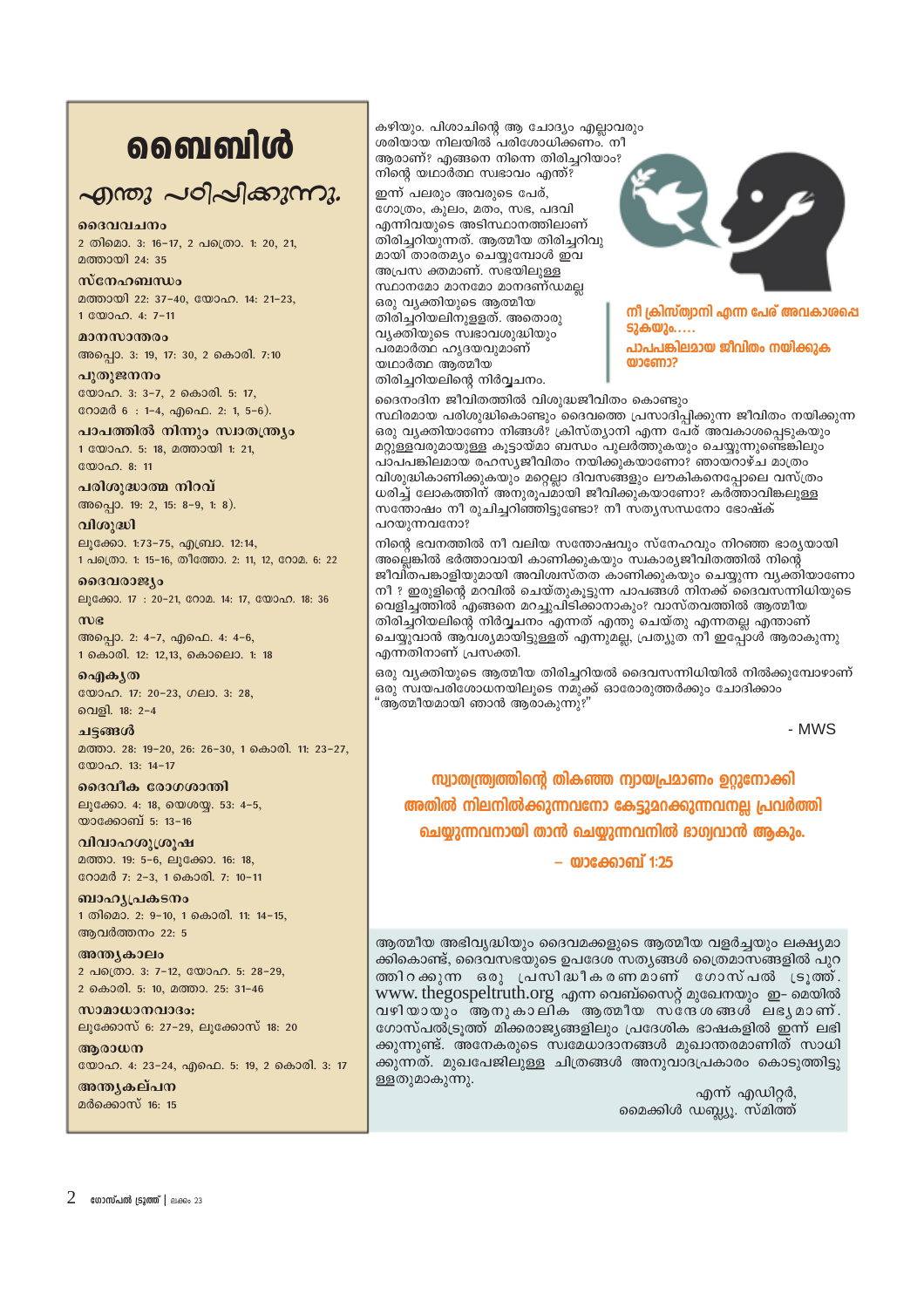# **പത്രാധിപലേഖനം**



വിശുദ്ധന്മാരുടെ യഥാസ്ഥാനത്തിനായുള്ള ശുശ്രൂഷയുടെ വേലക്കും ക്രിസ്തുവിന്റെ ശരീരത്തിന്റെ ആത്മീകവർദ്ധനയ്ക്കും ആകുന്നു. – എഫെസ്യർ 4:13.

യേശുവിന്റെ രക്തത്താൽ രക്ഷിക്കപ്പെടുകയും പരിശുദ്ധാത്മാവിനാൽ ശുദ്ധീകരിക്കപ്പെടുകയും ചെയ്ത ഒരു വ്യക്തി പരിശുദ്ധിയിൽ കർത്താവിനെ സേവിക്കുവാൻ പ്രാപ്തനാകുന്നു. ഒരു ദൈവപൈതൽ വളരുവാൻ ആവശ്യമായതെല്ലാം ദൈവം എല്ലായ്പ്പോഴും നൽകുവാൻ തയ്യാറാണ്. നമ്മുടെ ദൈനം ദിന ജീവിതത്തിൽ ക്രിസ്തുവിന്റെ സ്വഭാവത്തോടു അനുരൂപപ്പെടുക എന്നതാണ് നമ്മുടെ ആതൃന്തികമായ ലക്ഷ്യം. പരാജയഭീതിയോ ഭയമോ ഒരു വിശുദ്ധനെ സംബന്ധിച്ചിടത്തോളം ഒരു വിഷയമേയല്ല. അതിന്മേലെല്ലാം നമുക്ക് വിജയവും അധികാരവും നേടിയെടുക്കാൻ സാധിക്കും. ഒരു ആത്മീയമായ ക്രമപ്പെടുത്തൽ ദൈവം ചൂണ്ടികാണിക്കുമ്പോൾ നാം നിരുത്സാഹപ്പെടേണ്ടതില്ല. ന്യായവിധിക്കുവേണ്ടി നമ്മെ ഒരുക്കിയെടുക്കുവാൻ ദൈവത്തിന്റെ ദയയും സ്നേഹവും ഒരുപോലെ അനുവർത്തിക്കുന്നു.

ഇത്തവണത്തെ പംക്തിയിൽ ഒരു ദൈവശാസ്ത്രവിഷയത്തെയല്ല, പ്രത്യുത നമ്മുടെ ക്രിസ്തീയ ജീവിതത്തിന് ആവശ്യമായ സ്വയപരിശോധനയ്ക്ക് ഉതകുന്ന ചില തിരുവചനസത്യങ്ങളെ കുറിച്ചാണ് ഞാൻ പ്രതിപാദിക്കുവാൻ ഉദ്ദേശിക്കുന്നത്. നമ്മുടെ ആന്തരികമായ അവസ്ഥയെ പലപ്പോഴും നാം കാണാറില്ല. നമ്മുടെ ഹൃദയത്തിലെ യഥാർത്ഥ അവസ്ഥയെ നാം മനസ്സിലാക്കുവാനും ഒരു സ്വയവിമർശനത്തിന് നമ്മെത്തന്നെ വിധേയമാക്കുവാൻ ഇത്തരം വചനങ്ങൾ നമ്മെ പ്രാപ്തരാക്കും. നമ്മുടെ മാനസാന്തരത്തെക്കാൾ കുടുതലായി ഒന്നും തന്നെ ദൈവം ചെയ്യാൻ പോകുന്നില്ല.

ക്രിസ്തുവിനെ കുറിച്ച് പ്രാഥമികമായ അറിവുള്ളവരാണ് ലോകജനമെങ്കിലും അവർ പാപത്തിൽ ജീവിക്കുന്നു. എല്ലാവരും സതൃസന്ധരായി ജീവിക്കുകയും ദൈവവചനാനുസരണം ജീവി്തത്തെ ക്രമീകരിക്കുകയും യാതൊരു ഒഴിവ് കഴിവും പറയാതെ, മറ്റുള്ളവരെ കുറ്റപ്പെടുത്താതെ ജീവക്കുന്നവരുമായാൽ എന്തു സംഭവിക്കും? പാപികൾ പാപബോധമുള്ളവരായിത്തീരേണം, എന്നാൽ വിശുദ്ധന്മാർ എന്നവകാശപ്പെടുന്നവർ വചനവിരുദ്ധ ജീവിതം നയിക്കുമ്പോൾ, അവരെ ഓർത്താണെനിക്ക് കൂടുതൽ ചിന്താഭാരമുള്ളതും. ഈ പംക്തിയിൽ പ്രസ്തുത വിഭാഗത്തെ കൂടുതൽ ഊന്നൽ കൊടുക്കുകയും ചെയ്തിട്ടുള്ളത്. ആരും തന്നെ ദൈവവചനത്തിൽ നിന്നും ഒഴിവുള്ളവരല്ല. മിക്കവരും പ്രവർത്തിക്കുന്നത് ദൈവവചനത്തിൽ അവരുടേതായ ഒരു നിലവാരവും ചട്ടതിട്ടങ്ങളും രൂപപ്പെടുത്തി ദൈവത്തെ അതിനിടയിൽ തിരുകി വയ്ക്കുവാനാണ്. ദൈവം മാറുന്നവനല്ല്, പ്രത്യുത നാമാണ് മാറ്റങ്ങൾക്ക് വിധേയരായി അവന്റെ ഇഷ്ടത്തിനനുസൃതമായി വർത്തിക്കേണ്ടത്. എങ്കിൽ മാത്രമേ യഥാർത്ഥ സമാധാനവും സംതൃപ്തിയും ദൈവത്തെ സേവിക്കുന്നതിൽ നമുക്ക് ലഭ്യമാകു. ആരും തന്നെ കണ്ടില്ല എന്നു കരുതി നമ്മുടെ തെറ്റുകളെ മൂടിവച്ച് ജീവിക്കുക പ്രയാസകരമായ കാര്യമത്രെ. ദൈവജനത്തിനിടയിൽ ജീവിച്ചുകൊണ്ട് ഇത്തരം ജനങ്ങൾ ലൗകീക ജീവിതത്തെയും ആസ്വദിച്ചു കഴിയുന്നത് എത്രയും ലജ്ജാകരവും ദുഃഖകരവുമാണ്.

നമ്മുടെ വിശ്വാസത്തെയും ഉപദേശത്തെയും നാം ഒരു സ്വയപരിശോധനയ്ക്ക് വിധേയമാക്കണം. ചിലപ്പോൾ ഉപദേശങ്ങളെല്ലാം കൃത്യമായിരിക്കും. അതേസമയം മനോഭാവവും സ്വഭാവപ്രകൃതവും ദൈവപ്രസാദത്തിന് യോഗൃമല്ല എന്നതാകും അവസ്ഥ. ദൈവാത്മാവിനോട് നമുക്ക് നമ്മുടെ ഹൃദയങ്ങളെ തുറക്കാം. ദൈവത്തിന്റെ അഭിഷിക്തന്മാരുടെ ദൈവീക സന്ദേശങ്ങളെ ശ്രദ്ധയോടെ കേൾക്കാം. ദൈവത്തിന്റെ പരിശുദ്ധിയിൽ കൂടുതൽ കൂടുതൽ വളർന്നുകൊണ്ട് നമുക്ക് ഒരു സ്വയപരിശോധനയ്ക്ക് സമർപ്പിച്ചുകൊടുക്കാം.

മൈക്കിൾ ഡബ്ല്യു. സ്മിത്ത്

ഇന്റർനെറ്റിൽ കൂടുതൽ വായിക്കാം

## www.thegospeltruth.org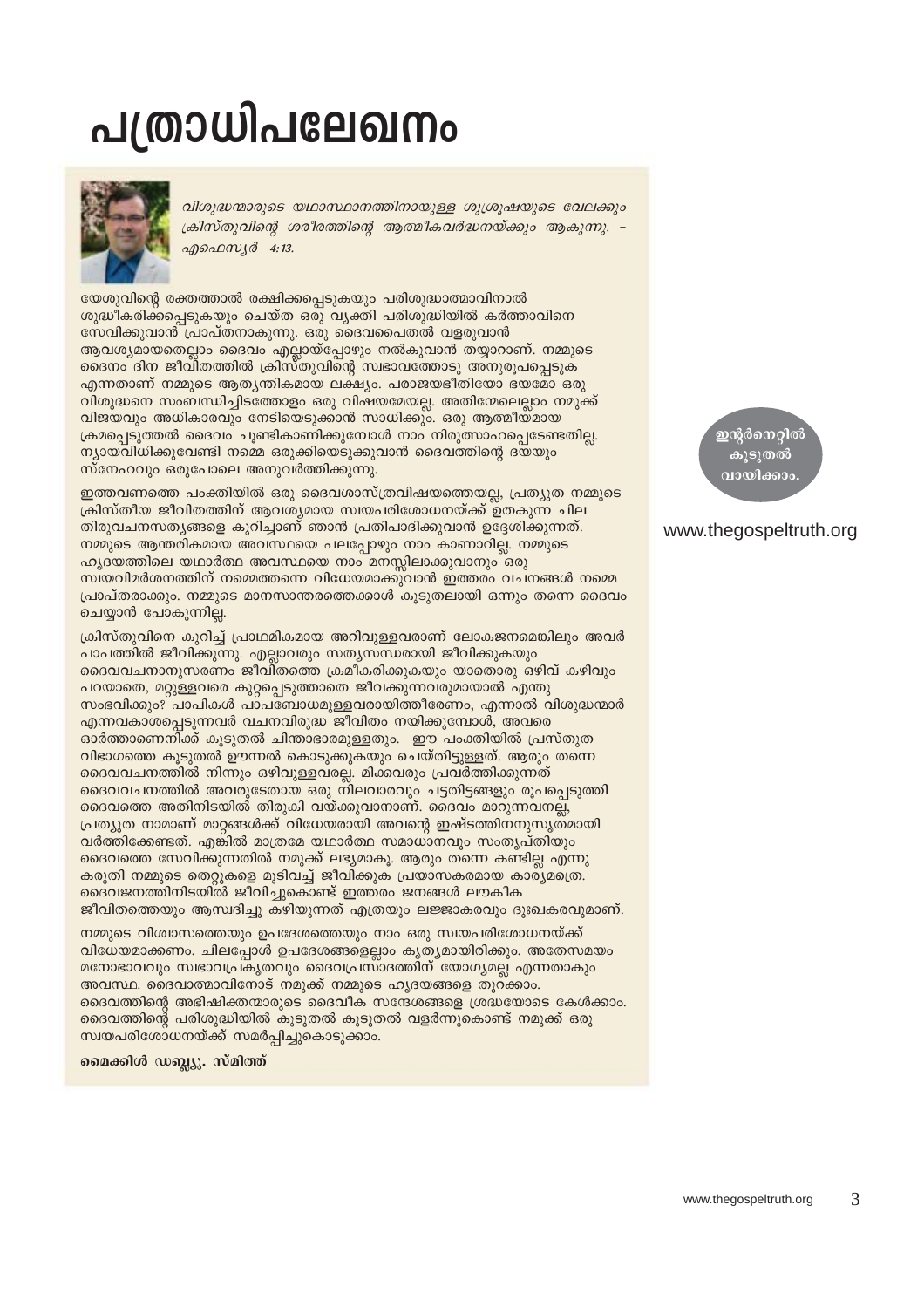# ബൈബിൾ പഠനസഹായി

# വിഷയം : സ്വയ പരിശോധന

*വായനഭാഗം:* "നിങ്ങൾ വിശ്വാസത്തിൽ ഇരിക്കുന്നുവോ എന്നു നിങ്ങളെത്തന്നെ പരീക്ഷിപ്പിൻ, നിങ്ങളെത്തന്നെ രോധന ചെയ്വിൻ" -  $(2 \text{ so} \text{ so} \cdot \text{ so} \cdot \text{ so} \cdot \text{ so} \cdot \text{ so}$ 

നിർവ്വചനം : ഒരു വ്വക്തിയുടെ സ്വന്തം പെരുമാറും, സവിശേഷത, സ്വഭാവം, ഉദ്ദേശരുദ്ധി, എന്നിവയെ സസൂഷ്മം പരിശോധിച്ചറിയുന്നതാണ് സ്വയപരിശോധന എന്നതുകൊണ്ട് ഉദ്ദേശിക്കുന്നത്.

രത്**നചുരുക്കം:** സ്വയപരിശോധന വളരെ പ്രാധാന്വത അർഹിക്കുന്ന ഒന്നാണ്. നാമതിന് വിധേയരാകാത്ത പക്ഷം നാം നമ്മെ തന്നെ നീതീകരിക്കുന്നവരായും. കപടഭക്തിക്കാരായും, നമ്മെതന്നെ ചതിക്കുന്നവരായും , പരിണിത ഫലത്തിൽ സ്വർഗ്ഗം നഷ്ടപ്പെടുന്നവരുമായിത്തീരും.

### I നിന്നെത്തന്നെ പരിശോധിക്കുക

- A 2 കൊരി.13:5 പരിരോധന നിർദേശിച്ചിരിക്കുന്നു.
- B. 1 കൊരി.11:27 31 സ്വയം വിധിക്കുക
- C. സങ്കീ. 77:6 ആത്മാർത്ഥമായി അന്വേഷിക്കുക

### $\mathbf H$ സ്വയപരിശോധനയുടെ പ്രാധാന്വകത

- A. 1 കൊരി.10:12 mീ വീഴാവുന്ന മോഹങ്ങൾ
- B. റോമർ. 14:12-13 ദൈവത്തിന് കണക്ക് ബോധിപ്പിക്കണം
- C. സദൃശ്വ. 21:2 സ്വന്തകണ്ണിൽ നീതിമാനായി തോന്നുക
- $D.$  ഗലാത്വർ 6: 7,8 mിത്വമായ തിക്താനുഭവങ്ങൾ
- $E. 1$  കൊരി 6: 9-11 അനീതിയെ വിധിക്കുന്നു

### ш **ആത്മവ്വാ**മോഹം

- A. സദൃശ്വ. 30: 12 സ്വന്തകണ്ണിന് പരിശുദ്ധമായി തോന്നുക
- $B.$  യാക്കോബ് 1 : 22 25 മറക്കുന്ന ഒരു ഗ്രോദ്ധാവ്
- C. ഗലാത്വർ 6: 3-4 അഹംഭാവം നമ്മെത്തന്നെ ചതിക്കുന്നു
- D. 200000 7: 1-5 കപടഭക്തിയെ പുറംതള്ളുക

### **IV** സ്വയനീതീകരണം

- A. സദ്വശ്വ. 20: 6-7 സ്വന്തഗുണങ്ങളെ പ്രഖ്വാപിക്കുന്നു
- $B.$  ലൂക്കോസ്, 16 : 15 നീ നിന്നെ തന്നെ നീതീകരിക്കുന്നു
- C. 2 കൊരി 10: 17 18 സ്വയന്വായവിധി
- അത്രയിക്കരുത്

### സ്വയ ന്വായികരണം

- 
- $B.20000000123:2 8.0001000100020.92000101$
- C. മത്തായി 23 : 23-29 പുറമേ നീതീകരണം നടത്തുന്ന കപടഭക്തിക്കാർ

### **VI** രഹസ്വകാര്വങ്ങൾ

- A. യോഹന്നാൻ 3 : 19 21 വെളിച്ചം വെളിപ്പെടുത്തുന്നു
- $B.$  സദാപ്രസംഗി.12: 13 14. ദൈവം വിധിക്കും

## C. സദൃശ്വ. 28: 13 പാപം മൂടിവക്കുന്നു  $VII$  നിന്റെ ഫലത്താൽ നിന്നെ വിധിക്കും

- A. സദ്വശ്വ.20 : 11 ബാലന്റെ ക്രീയകളാൽ തന്നെ അവനെ അറിയാം
- B. മത്തായി. 7:13 :23 നല്ല വ്യക്ഷം നല്ല ഫലം പുറപ്പെടുവിക്കുന്നു
- C. യോഹന്നാൻ. 10 :27 ആട് ഇടയനെ പിൻഗമിക്കുന്നു
- $D.$  തീത്തൊസ് 2 :7 8 സൽ പ്രവ്വത്തികളെ കാണിക്ക
- E. മത്തായി 25 :33-46 സൽപ്രവ്യത്തികൾ

## VIII മനുഷ്വന്റെ സമ്പൂർണ്ണ പരിശോധന

- A. യോഹന്നാൻ.21 :15 നീ കൂടുതലായി എന്തിനെ സ്നേഹിക്കുന്നു
- B. 1 കൊരി. 6 :20 ശരീരം കൊണ്ടും ആത്മാവുകൊണ്ടും ദൈവത്തെ **2ഹത1**പ്പെടുത്തുക
- C.2 ദിനവ്യത്താത്തം. 25 :1-2 ഹ്യദയവും **26** 0363010120

#### $\overline{\mathbf{I}}$ ദൈവത്തിന്റെ പരിശോധനയെ അന്വേഷിക്കുക

- A. സങ്കി.26 :2 കർത്താവേ എന്നെ പരിശോധിക്കണമേ
- B. സങ്കി.139:23 24 എന്നെ അന്വേഷിക്കണമേ. കർത്താവേ

### $\mathbf{X}$ ആവശ്വങ്ങൾ അറിയുന്നു

- A. 2 ശമു 12:7 മനുഷ്വൻ നിന്റെ കൈവേല
- $B.$  2 ശമു 12 :13 ഞാൻ പാപം ചെയ്തിരിക്കുന്നു

#### **XT** ദൈവമുമ്പാകെ വിശുദ്ധി ക്രമീകരിക്കുന്നു

- A 2 കൊരി 7:10 11 നിന്നെ തന്നെ വിശുദ്ധീകരിക്കുക
- B. അഷോ.24:16 ശുദ്ധ മനസാക്ഷി
- C. 2 കൊരി 7:1 സമ്പൂർണ പരിരുദ്ധി
- $D.$  2 പത്രോസ് 3:18 ക്വപയിൽ വളരുക

### **ഉപസംഹാരം**

ഇങ്ങനെ ഇവയൊക്കെ അഴിയുവാനുള്ളതാകയാൽ, നിങ്ങൾ എത്ര വിശുദ്ധജീവനവും ഭക്തിയും ഉള്ളവർ ആയിരിക്കേണം- 2 പത്രോസ്. 3:11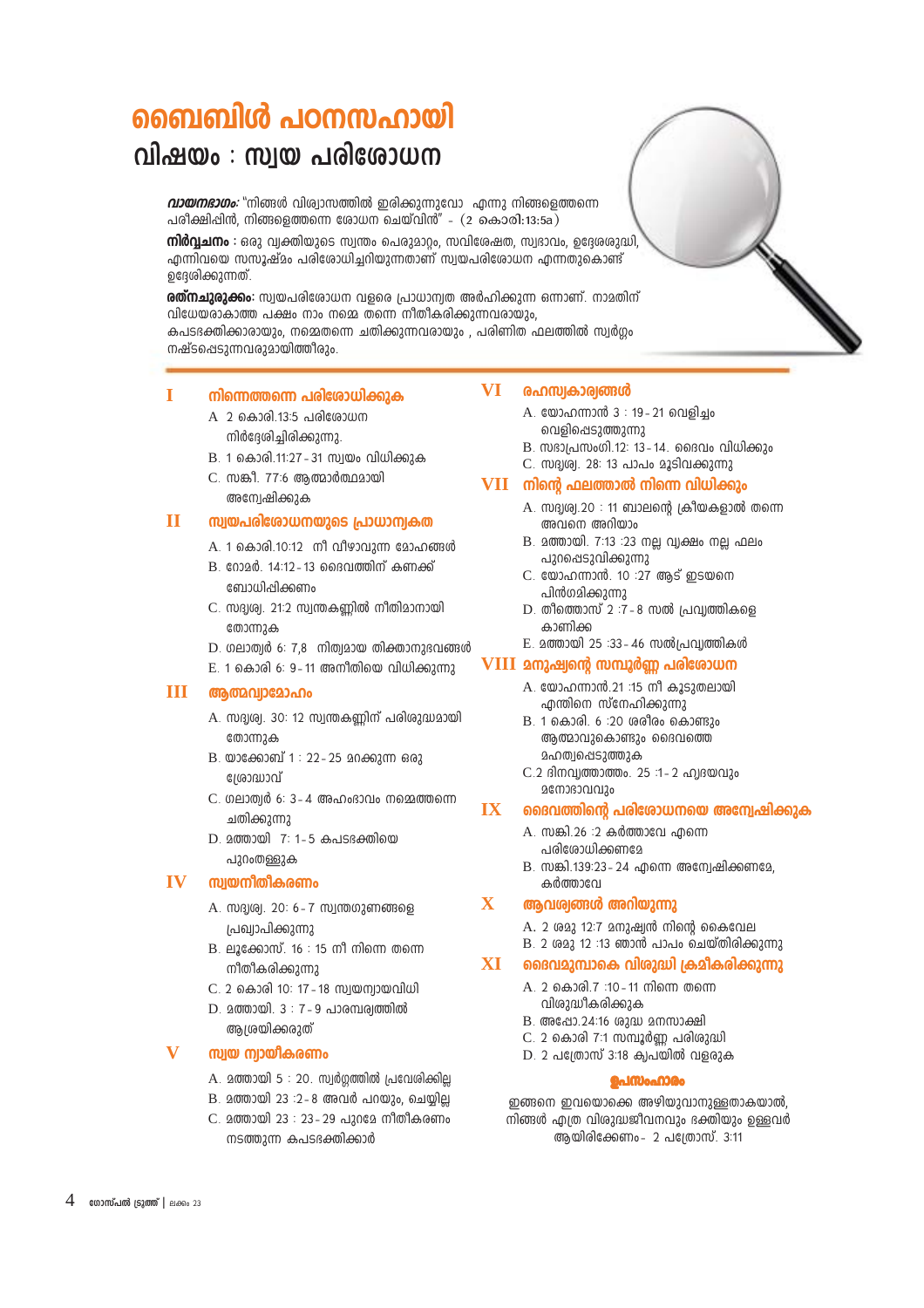# **நை** வ

# സ്വയ പരിശോധനയുടെ ഗുണങ്ങൾ

 $\begin{bmatrix} 0 & 0 & 0 & 1 \end{bmatrix} \begin{bmatrix} 1 & 0 & 0 \end{bmatrix} \begin{bmatrix} 0 & 1 \end{bmatrix}$ 

ന്വായവിധി ദിവസം വരുന്നു എന്നു അറിയുകയാൽ ഒരുവന്റെ പെരുമാറ്റം സ്വഭാവം പ്രേരണകൾ ആദിയായവ പരിശോധിക്കുന്നതിന് തിരുവചനം വളരെ പ്രാധാന്വം നല്കിയിരിക്കുന്നു. മാറ്റത്തിനുള്ള അവസരം ഇനിയും ഉള്ളതിനാൽ ന്വായവിധിയിൽ ചെന്ന് അകപ്പെടുന്നതു വരെ താമസിക്കാതെ ദൈവവചനത്താൽ വിലയിരുത്തപ്പെടുവാനുള്ള അവസരം പ്രയോജനപ്പെടുത്തുന്നതാണ് നല്ലത്.



"ഗൈശയത്തിൽ ആത്മപരിരോധന നടത്താതിരുന്നാൽ വഞ്ചനയിൽ അകപ്പെടുന്നു. വചനം കേൾക്കുക **മാത്രം ചെയ്തു കൊണ്ട് തങ്ങളെത്തന്നെ** ചതിക്കാതെ അതിനെ ചെയാന്ന വരായാം ഇരിക്കുവിൻ"

"ആകയാൽ നമ്മിൽ ഓരോരുത്തൻ ദൈവത്തോട് കണക്ക് ബോധിപ്പിക്കേണ്ടി വരും" (റോമർ 14:12) ഒരു ദിവസം എല്ലാവരും ന്യായവിധിയിൽ ദൈവ മുമ്പാകെ നാം ഈ ലോകത്തിൽ ജീവിച്ചതിന്റെ കണക്ക് ബോധിപ്പിണ്ടതായി വരും. നാം വിധിപ്പിക്ക പ്പെടുന്നത് എല്ലാവരും നമ്മെ പരിഗണിച്ചതിന്റെയോ നാം അഭിമുഖീകരിച്ച സാഹചര്യങ്ങളുടെയോ അടിസ്ഥാനത്തിൽ ആയിരിക്കുകയില്ല നമ്മുടെ ഹൃദയത്തിന്റെ അവസ്ഥയും ദൈനംദിന തീരുമാന ങ്ങളുടെയും ഇടപാടുകളുടെയും അടിസ്ഥാനത്തിൽ ആയിരിക്കും വിധിക്കപ്പെടുക.

### നിങ്ങളെതന്നെ പരിശോധിക്കുക

മറ്റുള്ളവരുടെ പാപവും കുറവുകളും കാണുവാൻ എളുപ്പമായിരിക്കേ പൗലോസ്, കൊരിന്ത്യലെ വിശ്വാസികളോട് ആവശ്യപ്പെടുന്നത്. "നിങ്ങൾ വിശ്വാസത്തിൽ ഇരിക്കുന്നുവോ എന്ന് നിങ്ങളെ തന്നെ പരീക്ഷിക്കുവിൻ, നിങ്ങളെത്തന്നെ ശോധന ചെയ്യുവിൻ' എന്നാണ് (2 കൊരിന്ത്യർ 13:5). മറ്റുള്ളവരുടെ ജീവിതത്തെ നോക്കി വിലയിരു ത്താതെ നിങ്ങളുടെ വിശ്വാസവും ജീവിതവും പരിശോധിക്കുക. ഹൃദയംകൊണ്ട് ധ്യാനിക്കുകയും ആത്മാവുകൊണ്ട് ശോധനകഴിച്ചാലും (സങ്കീർത്ത നങ്ങൾ 77:6) ദൈവവുമായുള്ള ബന്ധം ഉറപ്പാ ക്കുക. നാം എല്ലാവരും തെറ്റിപ്പോകുവാൻ സാധ്യതയുള്ള മനുഷ്യർ ആയതിനാൽ ആത്മശോ ധനയ്ക്ക് സമയം കണ്ടെത്താതിരുന്നാൽ അതു സംഭവിക്കും. ദീർഘവർഷങ്ങൾ ഒരുവൻ ദൈവത്തെ സേവിച്ചു എന്നതുകൊണ്ട് മാത്രം അയാൾ നിലവിൽ ദൈവത്തിന് പ്രസാദകരമായ ജീവിതം നയിച്ചുകൊള്ളും എന്ന് ഉറപ്പില്ല. "താൻ നിൽക്കുന്നു എന്നു തോന്നുന്നവൻ വിഴാതിരിക്കു വാൻ നോക്കിക്കൊള്ളട്ടെ" (1 കൊരിന്ത്യർ 10: 12)

മനുഷ്യന്റെ വഴിയൊക്കെയും അവനു ചൊവ്വായി തോന്നുന്നു; യഹോവയോ ഹൃദയങ്ങളെ തൂക്കി നോക്കുന്നു. (സദൃശ്യ വാകൃങ്ങൾ 21:12). പരമാർത്ഥ മായി സ്വന്ത ഹൃദയത്തെ പരിശോധിക്കുന്നതി നെക്കാൾ എളുപ്പമാണ് മറ്റുള്ളവരുടെ ശ്രിയും തെറ്റും വിലയിരുത്തുവാന്. ദൈവം ഹൃദയത്തിന്റെ സ്വഭാവത്തെ മാത്രമല്ല, അതിന്റെ എല്ലാ ഇടപാടുക ളെയും പരിശോധിക്കുന്നു. അതുകൊണ്ട് നമ്മുടെ ജീവിതത്തിൽ സാദ്ധ്യമായ ജഡത്തിന്റെ ഇച്ഛകൾ അല്ല ദൈവയിഷ്ടമാണ് ചെയ്യുന്നത് എന്ന് വിവേകപൂർവ്വം സുക്ഷ്മപരിശോധന സതൃസന്ധ മായി ചെയ്യുന്നത് നല്ലതാണ്. വഞ്ചനപ്പെടാ തിരിക്കുവിൻ, ദൈവത്തെ പരിഹസിച്ചുകൂടാ; മനുഷ്യൻ വിതയ്ക്കുന്നത് തന്നെ കൊയ്യും (ഗലാതൃർ 6: 7-8). 1 കൊരിന്തൃർ 6: 9-11 ൽ തിരുവചനം വൃക്തമായി പഠിപ്പിക്കുന്നത് അന്യായം ചെയ്യുന്നവർ ദൈവരാജ്യം അവകാശമാക്കുകയില്ല

എന്നാണ്. ദൈവത്തിങ്കലേക്ക് തിരിഞ്ഞ് നീതിയോടെ ജീവിക്കുന്നില്ല എങ്കിൽ ദുർന്നടപു കാർ, വിഗ്രഹാരാധിക്ൾ, വ്യഭി്ചാരികൾ്, സ്വഭംഭോ ഗികൾ, കള്ളന്മാർ, അത്യാഗ്രഹികൾ, മദ്യപന്മാർ മുതലായവർ എല്ലാ നിത്യമായ നരകത്തിൽ അകപ്പെടും. ലോകം മുഴുവൻ നാമധേയ ക്രിസ്ത്യാനികൾ ഈ വക പാപങ്ങൾ ചെയ്യുന്നു. മാനസാന്തരപ്പെടുന്നില്ലായെങ്കിൽ<br>അവരുടെ നാശം ഉറപ്പാണ്. തങ്ങൾക്കു തന്നെ നിർമ്മല രായി തോന്നുന്നവരും അശുദ്ധി കഴുകി കളയാത്തതുമായ ഒരു തലമുറ ഉണ്ട് (സദൃശവാകൃങ്ങൾ 30:12).

#### മത്ത as a

ദൈവഭലത്തിൽ ആത്മപരിശോധന നടത്താ തിരിക്കുന്നവർ വഞ്ചനയിൽ അകപ്പെടുന്നു. വചനം കേൾക്കുകമാത്രം ചെയ്തു കൊണ്ട് തങ്ങളെത്തന്നെ ചതിക്കാതെ അതിനെ ചെയുന്ന വരായും ഇരിക്കുവിൻ (യാക്കോബ് 1: 22–25). വചനം സംബന്ധിച്ച് ബുദ്ധിപരമായ അറിവും ദൈവജനത്തോടു കൂടെയുളള കൂട്ടായ്മ കൊണ്ടും മാത്രം നാം ന്യായവിധിയിൽ സംരക്ഷിക്കപ്പെടുകയില്ല. കൂടുതൽ വിമർശനങ്ങൾ പറയുന്ന പലരുടെയും കണ്ണിൽ കോൽ തന്നെയുണ്ട്. സ്വന്തം കണ്ണിലെ കോൽ ഓർക്കാതെ സഹോദരന്റെ കണ്ണീലെ കരട് നോക്കുന്നത് എന്ത്? മുമ്പേ സ്വന്തം കണ്ണിൽ നിന്ന് കോൽ എടുത്തു കളയുക; പിന്നെ സഹോദരന്റെ കണ്ണിൽ നിന്ന് കരട് എടുക്കു വാൻ വെടിപ്പായി കാണും (മത്തായി 7:1-5).

## *സ്വയനിതീകരണം ഒ*ഴിവാക്കുക

അർജ്ജവത്തോട്ടും വിശ്വസ്തതയോട്ടും കുടെ ജീവിക്കുക എന്നത് ഒരു അനുഗ്രഹമാണ്. അത് തങ്ങളുടെ തന്നെ നന്മയെ കാണുന്നവരിൽ നിന്നും വളരെ വൃത്യാസം ഉളളതാണ്. (സദൃശ്യവാകൃങ്ങൾ 20: 6-7). ഒരു തൊഴിലോ ആത്മീകമായ പ്രശംസയോ ഒരുവനെ രക്ഷിക്കു കയോ. ദൈവീക ശക്തി നൽകുകയോ ചെയ്യു ന്നില്ല. യേശു പറഞ്ഞു:"നിങ്ങൾ നിങ്ങളെ തന്നെ മനുഷ്യരുടെ മുമ്പാകെ നീതികരിക്കുന്നവർ ആകുന്നു: ദൈവം നിങ്ങളുടെ ഹൃദയം അറിയുന്നു" ലൂക്കോസ് (16:15). ആത്മപരി ശോധന സ്വയനീതീകരണമല്ല.തന്നെത്താൻ പുകഴ്ത്തുന്നവനല്ല കർത്താവ്, പുകഴ്ത്തുന്ന വനത്രേ കൊള്ളാവുന്നവൻ (2 കൊരിന്ത്യർ 10:17). പല ആളുകളും ദൈവം, അംഗീകരിക്കാ ത്തതായി വ്യക്തതയുള്ള കാര്യങ്ങളുടെ നേരെ കണ്ണടയ്ക്കുന്നവരാണ്. ചില ആളുകൾ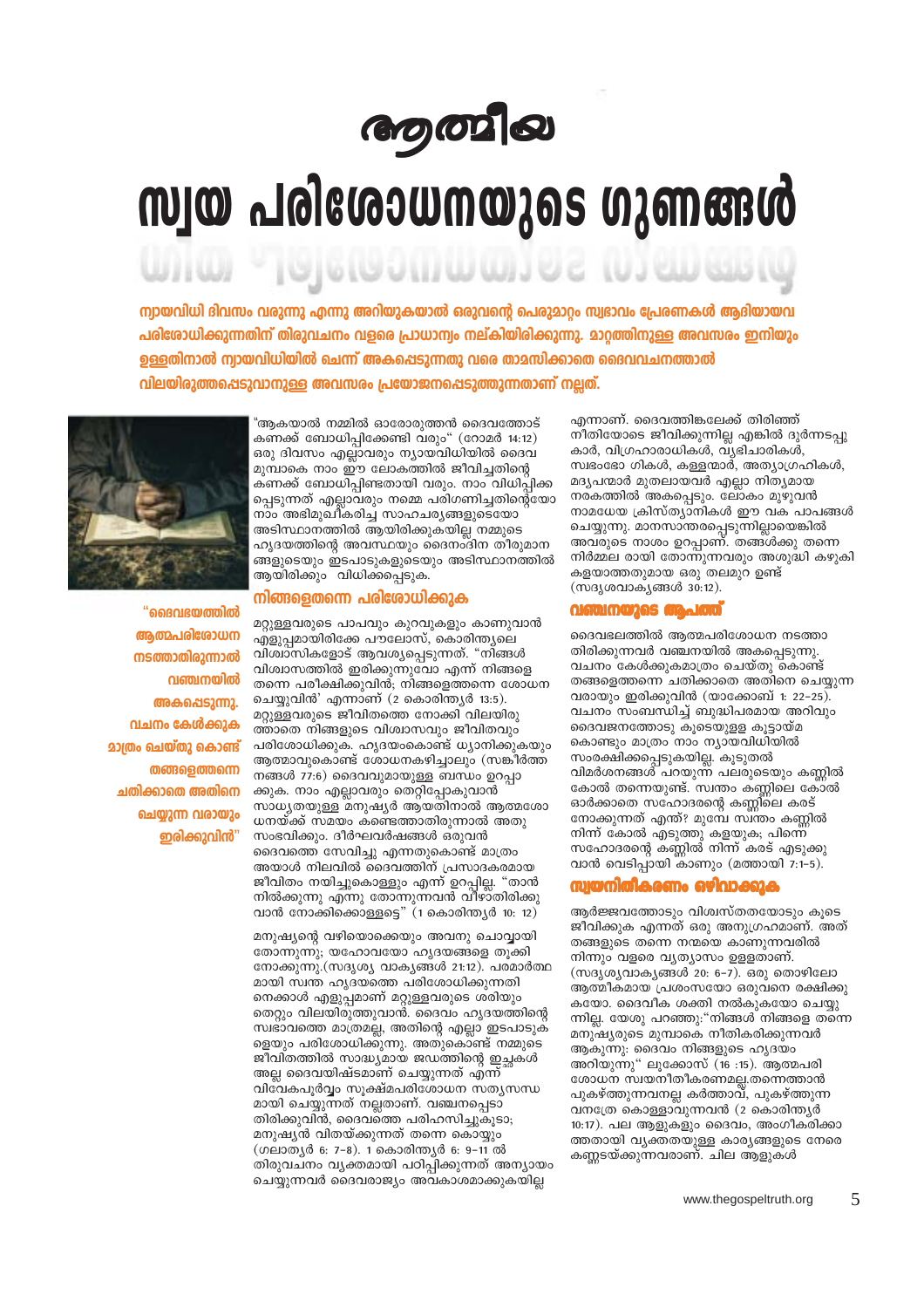

<sup>"</sup>വ്വക്തികൾ ദൈവമുമ്പാകെ സത്വസന്ധരും നേരുള്ളവരും ആകുമ്പോൾ തുടർച്ചയായ ആത്മിക വളർച്ച ഉണ്ടായികൊ ണ്ടിരിക്കും."

കുടുംബത്തിന്റെ പേര്, കുലം, സഭാവിഭാഗം, നേതൃത്വം, എന്നിവയിൽ പുകഴുന്നവരാണ്. സ്നാപക യോഹന്നാൻ പരീശന്മാരോട് പറഞ്ഞത്: "അബ്രഹാം ഞങ്ങൾക്കു പിതാവായിട്ടുണ്ട് എന്ന് ഉള്ളം കൊണ്ട് പറവാൻ തുനിയരുത് " (മത്തായി 3: 9) എന്നാണ്. കാരണം അവർ തങ്ങളെ തന്നെ നീതിമാന്മാരും വിശുദ്ധ പിതാക്കന്മാരുടെ പിൻതലമുറക്കാരും എന്ന് നിരുപിച്ചു പോന്നിരുന്നു. നമ്മുടെ പിതാക്കന്മാരോ മുത്തച്ഛാരോ ദൈവത്തിനു വേണ്ടി വളരെ സേവനങ്ങൾ ചെയ്തവർ ആയിരി ക്കാം. നാം ദൈവസഭയിൽ കൂട്ടായ്മയിൽ പങ്കുചേരുന്നുണ്ടായിരിക്കാം. എന്നാൽ ഇവ ഒന്നും നമ്മുടെ ജീവിതത്തെ തെറ്റു ചെയ്യുന്നതിൽ നിന്ന് സൂക്ഷിക്കുകയോ നീതീക്രിക്കുകയോ ചെയ്യുകയില്ല.

### അകമേ നോക്കുക

ബാഹ്യമായ മതവിശ്വാസവും ആരാധനയും നമ്മെ രക്ഷിക്കുകയില്ല. "നിങ്ങളുടെ നീതി ശാസ്ത്രിമാരുടെയും പരീശന്മാരുടെയും നീതിയെ കവിയുന്നില്ലെങ്കിൽ നിങ്ങൾ സ്വർഗ്ഗരാജ്യത്തിൽ കടക്കുകയില്ല്" (മത്തായി 5: 20). കൂടാതെ മത്തായി 23:23-29ൽ കപടഭക്തിക്കാരായ മതനേ താക്കന്മാരെ കുറിച്ചും യേശു, വീണ്ടും പറഞ്ഞി രിക്കുന്നു. ശരിയായ വാക്കുകൾ സംസാരിക്കുന്ന അവർ ദൈവത്തിന്റെ നിയമം അനുസരിക്കുന്നില്ല. നീതിയായ വസ്ത്രം ധരിക്കുന്നവര് എങ്കിലും അവർ ജഡികന്മാരും അനീതി നിറഞ്ഞവരു മാണ്. അവർ കപടഭക്തിക്കാർ എന്ന് യേശു പറഞ്ഞു. ലളിതമായ വസ്ത്രധാരണം പ്രാധാന്യം അർഹിക്കുമ്പോൾ ആവശ്യങ്ങൾ പരിശോധിക്ക പ്പെടണം, ബാഹൃമായി അധമന്മാരും, അഹങ്കാരി കളും, ഗർവ്വികളും ആയ ആളുകൾ ഭക്തരായി കാണാറുണ്ട്. നിങ്ങളെതന്നെ പരിശോധിക്കുക.

### ഒന്നും മറവായിരിക്കുന്നില്ല

അന്ധകാരത്തിന്റെ മറവിൽ നിന്നുകൊണ്ട് സ്വയനീതീകരണവും, നൃായവും നടത്താതി രിക്കുവാൻ നാം എപ്പോഴും നമ്മെതന്നെ സത്യത്തിന്റെ വെളിച്ച്ത്തിൽ പരിശോധിക്കണം. ദൈവം നല്ലതും തീയതുമായ സകലപ്രവർത്തി യെയും സ്കലരഹസൃങ്ങളുമായി നൃായവിസ്താര ത്തിലേക്ക് വരുത്തുമല്ലോ (സഭാപ്രസംഗി 12:13). നിങ്ങളുടെ ജീവിതത്തെ പരിശോധിച്ച് ദൈവീകമ ല്ലാത്ത യാതൊന്നിലും രമ്യപ്പെട്ടു പോകരുത്. ജ്നം പാപങ്ങളെ മറയ്ക്കുമ്പോൾ അവർ അഭിവൃ ദ്ധിപ്പെടുകയില്ല. തന്റെ ലംഘനങ്ങളെ മറയ്ക്കുന്ന വന് ശുഭം വരു്കയില്ല്, ഏറ്റുപറഞ്ഞ് അപേക്ഷി ക്കുന്നവനോ കരുണ് ലഭിക്കും സദൃശവാകൃങ്ങൾ  $28:13$ ).

### ഫലം കൊണ്ട് തിരിച്ചറിയുക

സദൃശ്യവാകൃങ്ങൾ 20: 11 ൽ "ബാല്യത്തിലെ ക്രീയകളാൽ തന്നെ ഒരുത്തന്റെ പ്രവർത്തി വെടിപ്പും നേരുമുള്ളതുമാകുമോ എന്ന് അറിയാം" എന്നു വായിക്കുന്നു. ഒരു കുട്ടിയെ അറിയുന്നതു പോലെ നമ്മുടെ പ്രവർത്തിയിലെ സത്യസന്ധത യിൽ അറിയപ്പെടണം. നിങ്ങൾ ഏതു തരത്തിലു ള്ള ഫലമാണ് പുറപ്പെടുവിക്കുന്നത്? നല്ല വൃക്ഷം നല്ല ഫലം പുറപ്പെടുവിക്കുമെന്നും അവ്മുടെ ഫ്ലത്താൽ നിങ്ങ്ൾ് അവരെ തിരിച്ചറിയണ മെന്നും യേശു പറഞ്ഞു (മത്തായി  $\overline{7}$  : 16-23). അതുകൊണ്ട് നാം നമ്മെതന്നെ തിരിച്ചറിയുക. ഒരുവന്റെ ജീവിതത്തെ പരിശോധിച്ച് നല്ല ഫലത്തെ കാണുന്നത് എത്ര അനുഗ്രഹമാണ്.

ആടിന്റെ വേഷം ധരിക്കുന്ന ചെന്നായ്ക്കളെ ക്കുറിച്ച് യേശു, പറഞ്ഞു. നമ്മുടെ ഇടയിൽ പ്രസംഗിക്കുകയും ദൈവശക്തിയെ കാണിക്കുക യും ചെയ്യുന്ന വ്യാജ ശുശ്രൂഷകന്മാർ ഉണ്ട്,

യഥാർത്ഥത്തിൽ അവർ ആത്മീയ ചെന്നായ്ക്കൾ ആകുന്നു. യഥാർത്ഥ ആടുകൾ ഇടയന്റെ ശബ്ബം കേശ്ക്കുകയും അവനെ അനുഗമിക്കുകയും ചെയ്യുന്നതിനാൽ അവരുടെ ജീവിതത്തെ പരിശോധിക്കുമ്പോൾ ഉറപ്പും ധൈര്യവും ഉണ്ടായിരിക്കും. (യോഹന്നാൻ 10:27)

### ശരീരവും ആത്മാവും പരിശോധിക്കുക

ബാഹ്യവും ആന്തരികവുമായ നമ്മുടെ വ്യക്തിത്വം പൂർണ്ണമായും പരിശോധിക്കപെടണം. "നീ ഇവരിൽ അധികമായി എന്നെ സ്നേഹിക്കു ന്നുവോ? എന്ന് യേശു പത്രോസിനോട് ചോദിച്ചു (യോഹന്നാൻ 21:15). നിങ്ങൾ ലോകത്തിലുള്ള എന്തിനെക്കാളും അധികമായി ദൈവത്തെ സ്നേഹിക്കുന്നുണ്ടോ? ലോകത്തിലുള്ളവയ്ക്കാണോ ക്രിസ്തുവിനാണോ നിങ്ങളുടെ ജീവിതത്തിൽ പ്രാധാന്യം? നിങ്ങളുടെ ശരീരംകൊണ്ട് ദൈവത്തെ മഹത്വപ്പെടുത്തുവിൻ എന്ന് 1 കൊരിന്ത്യർ 6: 20 ൽ നമ്മെ ഉപദേശിച്ചി രിക്കുന്നു. കണ്ണാടിയിൽ നോക്കുന്ന ജനം അവരുടെ പ്രതിബിംബം കാണുന്നതു പോലെ വൃക്തികൾ ആത്മീക കണ്ണാടിയിൽ നോക്കുകയും ദൈവവചനം ്കൊണ്ട് അവരുടെ ജീവിതത്തെ പരിശോധിച്ച് ആത്മീക യാഥാർത്ഥ്യം മനസ്സിലാക്കണം.

## ദൈവത്തിന്റെ ന്വായവിധി കാണുക

പ്രാർത്ഥനയുടെ നല്ല ഒരു മാതൃക ദാവീദ് രാജാവ് .<br>നമുക്ക് നൽകുന്നുണ്ട്. "ദൈവമേ എന്നെ ശോധന ചെയ്തു എന്റെ ഹൃദയത്തെ അറിയണമേ" (സങ്കീർത്തനം 139: 23-24). നാഥാൻ പ്രവാചകൻ ദാവീദിന്റെ പാപത്തെക്കുറിച്ച് ബോധ്യമാക്കിയ പ്പോൾ അവൻ അതു ഗ്രഹിക്കുകയും പാപക്ഷമയ് ക്കായി അപേക്ഷിക്കുകയും ചെയ്തു. നമ്മിൽ ക്രിസ്തുവിന് യോഗ്യമല്ലാത്തതായി എന്തെങ്കിലും ഉണ്ടോ. എന്നു പരിശോധിക്കുവാൻ ദൈവമു മ്പാകെ ഹൃദയങ്ങളെ തുറക്കാം. നമ്മെതന്നെ പരിശോധിക്കാതിരിക്കുന്നത് പാപം ആകുന്നില്ലെ ങ്കിലും ആത്മീകതയെ തടസ്സപ്പെടുത്തുന്ന ഒരു ബലഹീനതയാണ്. നിങ്ങളെ തന്നെ പരിശോധിച്ച് അനുതാപത്തിന്റെ മാറ്റവും വിജയവും പ്രാപിക്കുക.

### ഒരുക്കമുള്ള ഒരു ഹ്വദയം

" നാം ജഡത്തിലെയും ആത്മാവിലെയും സകലകന്മഷവും നീക്കി നമ്മെ തന്നെ വെടിപ്പാക്കി ദൈവഭയത്തിൽ വിശുദ്ധിയെ തികച്ചു കൊള്ളുക".<br>(2 കൊരിന്ത്യർ 7: 1). "ദൈവത്തോടും മനുഷ്യ രോടും കുറ്റമില്ലാത്ത മനസാക്ഷി എല്ലായിപ്പോഴും ഉണ്ടായിരിക്കുവാൻ" പൗലോസ് ശ്രമി്ച്ചതുപോലെ നമുക്കും ഓരോദിവസവും ദൈവമുമ്പാകെ കുറ്റമി ല്ലാതിരിക്കുവാൻ ശ്രമിക്കാം. (അപ്പോ. പ്രവർത്തി കൾ 24: 16). വ്യക്തികൾ ദൈവമുമ്പാകെ സത്യസ ന്ധരും നേരുള്ളവരും ആകുമ്പോൾ തുടർച്ചയായ ആത്മീക വളർച്ച ഉണ്ടായിക്കൊണ്ടിരിക്കും.

### പൂർണ്ണമായും കീഴടങ്ങുന്നതിലെ സന്തോഷം

നിങ്ങളുടെ പാപങ്ങൾ ക്ഷമിച്ചു എന്നും, ഹൃദയം ശുദ്ധവും, ദൈവത്തെ പ്രസാദിപ്പിക്കുവാനാണ് നിങ്ങളുടെ എല്ലാ ആഗ്രഹവും എന്ന് മനസ്സിലാക്കു മ്പോൾ ലഭിക്കു്ന്ന സമാധാനം അത്ഭുതാവ്ഹമാണ്. യേശുവിനെപ്പോലെ സാത്താനോട് : " അവന് എന്നോട് ഒരു കാര്യവുമില്ല" എന്നു പറയുവാൻ കഴിയുന്നത് എത്ര ആശ്ചര്യകര്മായ സാക്ഷ്യമാണ് (യോഹന്നാൻ 14: 30).

കാലം അതിന്റെ അന്ത്യത്തിലേയ്ക്ക് അടുത്തു എന്ന് അറിഞ്ഞിരിക്കുകയാൽ നിങ്ങൾ ഏതു തരത്തിലുള്ള വ്യക്തി ആകുന്നു? ദൈവം നമ്മുടെ ജീവിതത്തിലെ ആവശ്യങ്ങളെ സഹായിക്കുവാൻ മനസ്സോടെ കാത്തിരിക്കുകയാൽ നമ്മെതന്നെ ആത്മ്ശോധന ചെയ്യുവാൻ വിസമ്മതിക്കാ തിരിക്കാം.  $-MW.S$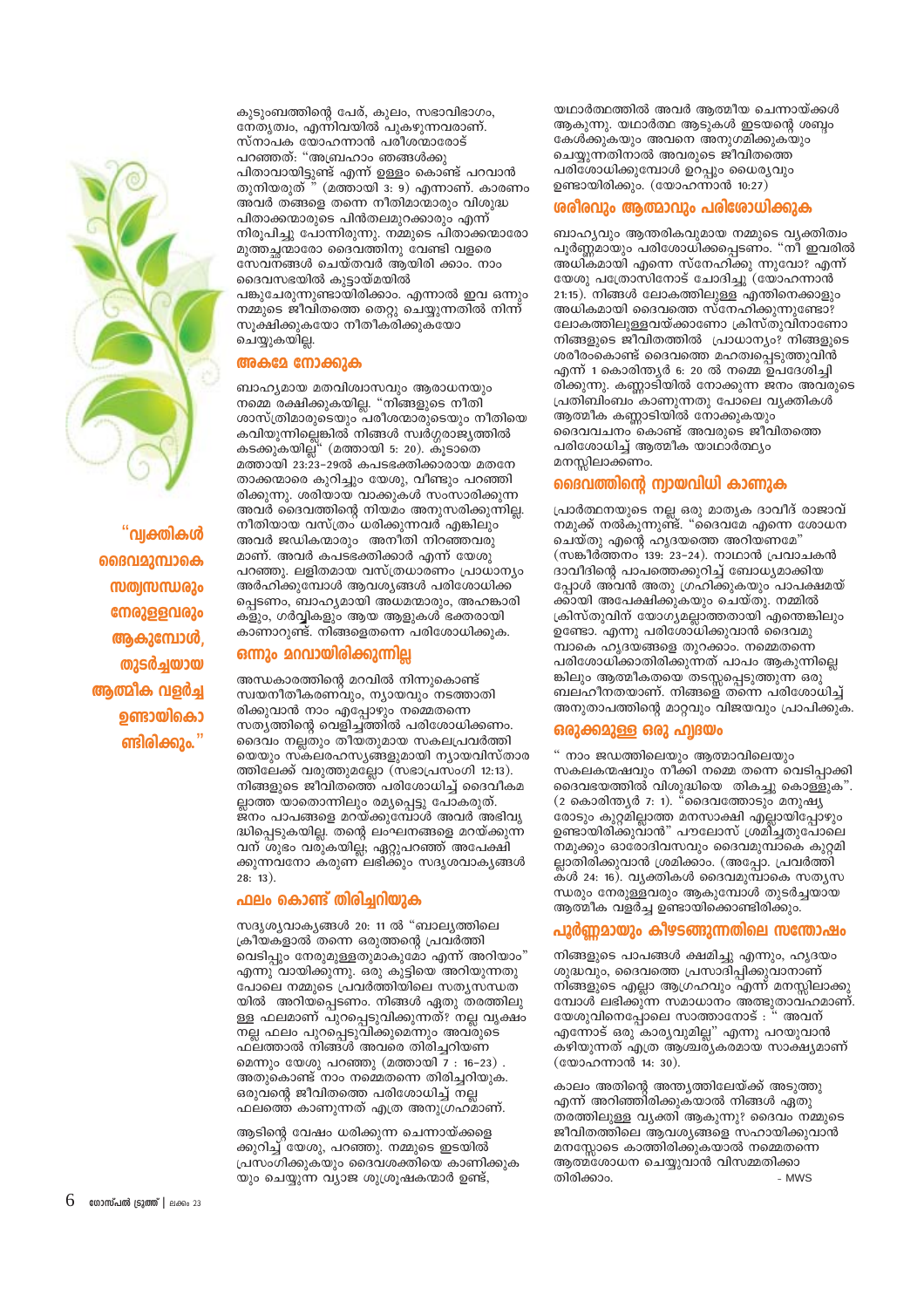| $\cdots$ |                                                                                                              | എല്ലായിഷോഴും | ചിലപ്പോൾ | ഒരിക്കലുമില്ല |
|----------|--------------------------------------------------------------------------------------------------------------|--------------|----------|---------------|
|          | ദൈവത്തെ പൂർണ്ണഹ്വദയത്തോടെ സ്നേഹിക്കുന്നുവോ?                                                                  |              |          |               |
|          | ജീവിതത്തിന്റെ എല്ലാ മണ്ഡലങ്ങളിലും കർത്താവിനോട്<br>അനുസരണമുള്ളവനാണോ?                                          |              |          |               |
|          | സംസാരിക്കുന്നത് ക്വപയോടും സ്നേഹത്തോടും കൂടെയാണോ?                                                             |              |          |               |
|          | എനിക്കു നേരെയുള്ള അതിക്രമക്കാരോട് ക്ഷമിക്കുന്നുണ്ടോ?                                                         |              |          |               |
|          | മാത്വകാപരമായ വസ്ത്രധാരണം ചെയ്യുന്നുണ്ടോ?                                                                     |              |          |               |
|          | ആരാധനയിൽ സംബന്ധിക്കുന്നതിൽ വിശ്വസ്തനാണോ?                                                                     |              |          |               |
|          | പ്രാർത്ഥനയിലും വചനപാരായണത്തിലും ഉറ്റിരിക്കുന്നുണ്ടോ?                                                         |              |          |               |
|          | ക്രിസ്തുവിന്റെ സാന്നിദ്ധ്വത്തിൽ ലജ്ജയ്ക്കു കാരണമാകാവുന്ന<br>കാര്വങ്ങൾ ശ്രദ്ധിക്കുകയോ കാണുകയോ ചെയ്യുന്നുണ്ടോ? |              |          |               |
|          | ജീവിതത്തിൽ എന്തെങ്കിലും മറയ്ക്കുവാൻ ശ്രമിക്കുന്നുണ്ടോ?                                                       |              |          |               |
|          | കാഴ്ചപ്പാടിനു വിധേയമായി ജീവിതത്തെ വിനയപ്പെടുത്തുന്നുണ്ടോ?                                                    |              |          |               |
|          | സഭയിൽ വിശുദ്ധനായിരിക്കുന്നത് പോലെ വീട്ടിലും വിശുദ്ധനാണോ?                                                     |              |          |               |
|          |                                                                                                              |              |          |               |

# a kilekaswas mansa

പഠിപ്പിക്കേണ്ടതും ആകുന്നു എങ്കിലും ചോദ്യത്തിനുള്ള ഉത്തരം ഞാൻ ഇപ്പോൾ നൽകാം.

വെളിപ്പാട് 15: 2 ലും സമാനമായ ഒരു പളുങ്കു കടലിനെക്കുറിച്ച് പ്രതിപാദിച്ചിട്ടുണ്ട്. ഈ വാകൃങ്ങൾ ദൈവസിംഹാസനത്തിന്റെ മഹത്വവും ശോഭയുമാണ് ചിത്രീകരിച്ചിരിക്കുന്നത് എന്ന് പരിശോധിച്ചാൽ ഗ്രഹിക്കാം. എല്ലാക്കാലത്തെയും വിശുദ്ധന്മാർ സിംഹാസനത്തിനു ചുറ്റും കൂടി അത്യുന്നതനായ ദൈവത്തെ സ്തുതിക്കുകയും ആരാധിക്കുകയും ചെയ്യുന്നു. ഈ തിരുവചനഭാഗം മനസ്സിലാക്കേണ്ടതും

തിരുവചനത്തിൽ വായിക്കുന്നത് സിംഹാസനത്തിന്റെ മുമ്പിൽ പളുങ്കിനൊത്ത കണ്ണാടിക്കടൽ : സിംഹാസനത്തിന്റെ നടുവിലും സിംഹാസനത്തിന്റെ ചുറ്റിലും നാലുജീവികൾ ; അവയ്ക്ക് മുമ്പുറവും പിമ്പുറവും കണ്ണുനിറഞ്ഞിരിക്കുന്നു" എന്നാണ്.

## വെളിപ്പാട് 4: 6 ൽ പറയുന്ന "പളുങ്കിനൊത്ത കണ്ണാടിക്കടൽ" എന്താണെന്ന് താങ്കൾക്കു വിവരിക്കാമോ?

## ചോദ്വവും ഉത്തരവും

മറച്ചുവയ്ക്കുവാനോ, അനീതിയോട് വിട്ടുവീഴ്ചയോ ഇല്ല. ക്രിസ്ത്യാനുകളും, കൂട്ടായ്മകളും, ശുശ്രൂഷകന്മാരും തുറന്ന ജീവിതം നയിക്കുന്നില്ല എങ്കിൽ അവിടെ ഏതെങ്കിലും തെറ്റും പ്രശ്നവും ഉണ്ടാകും. നമുക്ക് വിശുദ്ധിയോടെ നിന്ന് സ്തുതിയുടെ ശബ്ദമുയർത്തി ദൈവത്തിന്റെ നീതിയിലും വിശുദ്ധിയിലും വ്യക്തതയിലും നിൽക്കാം.

മാലിന്യവുമില്ലാതെ സ്നേഹത്തിലും വിശുദ്ധിയിലും നിൽക്കുന്നതാണ്. ഈ ഭൂമിയിൽ ജീവിക്കുന്ന വിശുദ്ധന്മാരും ഇതുപോലെ മറയ്ക്കുവാനോ പൂഴ്ത്തിവയ്ക്കുവാനോ ഇല്ലാതെ കണ്ണാടിക്കടലിനു സമാനമായി നിൽക്കുന്നു. നാം എന്നു പറയപ്പെടുന്ന നമുക്ക് ന്യായീകരിക്കുവാനോ



പളുങ്കുപോലെയുള്ള കണ്ണാടിക്കടൽ സിംഹാസനത്തിന്റെ മുമ്പിലാണ് ഉള്ളത്. അത് വളരെ വ്യക്തവും കാഴ്ചയിൽ സ്ഥടികം പോലെയുമാണ്. ഈ പളങ്കുകടലിൽ നിന്നുകൊണ്ടാണ് വീണ്ടെടുക്കപ്പെട്ടവർ ദൈവത്തെ ആരാധിക്കുന്നത്. അത് അക്ഷരീകമായിട്ടല്ല, പ്രതീകാത്മകമായി മനസ്സിലാക്കേണ്ട ഒന്നാണ്. അതു പ്രതിനിധീകരിക്കുന്നത് സത്യം, വിശുദ്ധി വ്യക്തത എന്നിവയാണ്. യഥാർത്ഥ ദൈവസഭ ക്ഷയവും

 $-MWS$